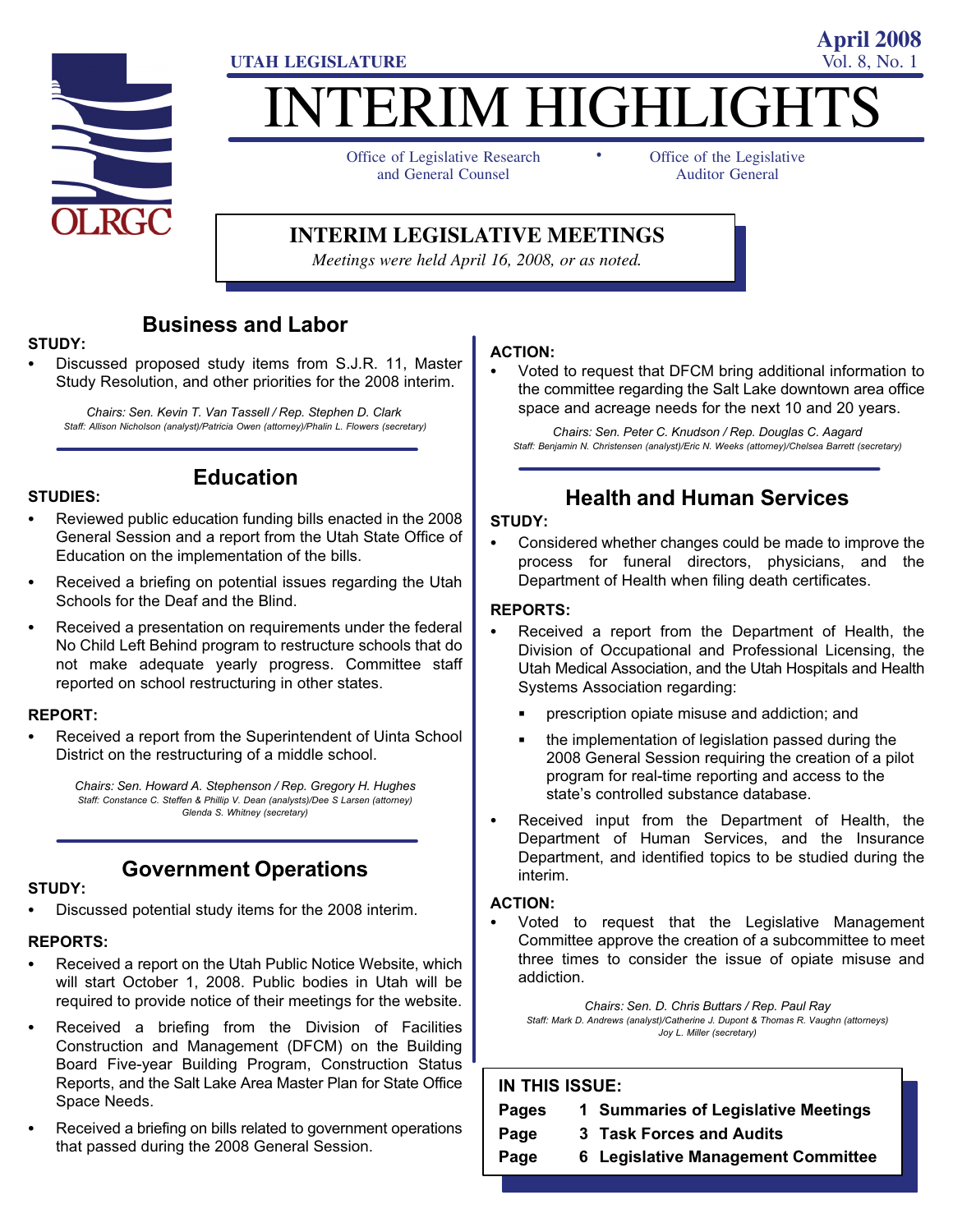#### **Judiciary**

- STUDIES:<br>- Considered options for regulating the use of unsecured wireless networks to limit access to illegal, obscene, and pornographic materials, especially by minors.
- Considered amendments to condominium and community association provisions in Title 57, Chapter 8, Condominium Ownership Act, and Title 57, Chapter 8a, Community Association Act, that currently permit non−judicial foreclosures.

### REPORT: -

 Previewed statutorily required reports, sunset reviews, and potential study items from S.J.R. 11, Master Study Resolution.

Chairs: Sen. Gregory S. Bell / Rep. Eric K. Hutchings Staff: Jerry D. Howe (analyst)/Esther Chelsea−McCarty (attorney)/Amanda K. Majers (secretary)

### Law Enforcement and Criminal Justice

### STUDIES:<br>-

- Reviewed public safety communications issues.
- Received a report from the Communications Bureau in the Department of Public Safety addressing the low salaries, high employee turnover, and stressful working conditions among public safety dispatchers, and the need to increase salaries and fund additional positions.
- Received an introduction to the new Federal Communications Commission (FCC) bandwidth reductions scheduled for 2013 and how this change will affect public safety communications.

#### REPORTS: -

- Received from committee staff an overview of 2008 General Session statistics, that 92% of the Committee's bills passed, and provided a list of the studies referred to the committee by the Legislative Management Committee.
- Received a report from the Commission on Criminal and Juvenile Justice on issues relating to mentally ill offenders, their high recidivism rates, and the costs of treatment.
- Received a report from the Utah Sentencing Commission and the Utah Criminal Justice Center on the effects on prison populations of changes to the criminal statutes.
- Received an update from the Utah Department of Corrections (UDC) on the opening in September of a new 192−bed facility at the Central Utah Correctional Facility in Gunnison, Utah.
- Received a report from UDC on issues relating to the shortage of correctional officers and efforts to address this situation, transportation of inmates, providing more inmate medical care on site, sex offender treatment funding, and the need for culinary space to prepare and serve food for the growing inmate population.

## ACTIONS: -

- Requested by motion that the Executive Offices and Criminal Justice Appropriations Subcommittee make funding of public safety dispatchers part of its agenda this interim.
- Requested by motion that the Capitol Facilities and Government Operations Appropriations Subcommittee study the implications of the new FCC bandwidth reductions scheduled for the year 2013.

Chairs: Sen. Jon J. Greiner / Rep. DeMar "Bud" Bowman Staff: Stewart E. Smith (analyst)/Susan Creager Allred (attorney) Wendy L. Bangerter (secretary)

#### Natural Resources, Agriculture, and Environment

#### STUDY:<br>--

 Discussed recodification of the Department of Natural Resources provisions in the Utah Code.

#### REPORT:<br>-

 Received a report from the Division of Water Resources on snowpack and water resources conditions in Utah.

#### ACTION: -

 Conducted a sunset review of Title 19, Chapter 2, Air Conservation Act, and recommended that the act be reauthorized for five years.

> Chairs: Sen. Darin G. Peterson / Rep. Roger E. Barrus Staff: J Brian Allred (analyst)/Emily R. Brown (attorney)/Joy L. Miller (secretary)

#### Political Subdivisions

### STUDIES:<br>-

- Received a briefing from each sponsor of a study item assigned to the committee regarding the impetus for the study item.
- Discussed the relationship between state agency activities and local government regulation of those activities.
- Discussed three issues relating to local districts:
	- electrical power in Garfield and Kane Counties;
	- irrigation in the area of Enterprise and Beryl; and
	- bonding issues for assessment areas.

### REPORT: -

 Received a briefing on Vision Dixie, which is a county−wide conversation created to provide opportunities for the public to make informed recommendations for the future of Washington County.

Chairs: Sen. Dennis E. Stowell / Rep. Fred R Hunsaker Staff: Joseph T. Wade (analyst)/Robert H. Rees (attorney)/Wendy L. Bangerter (secretary)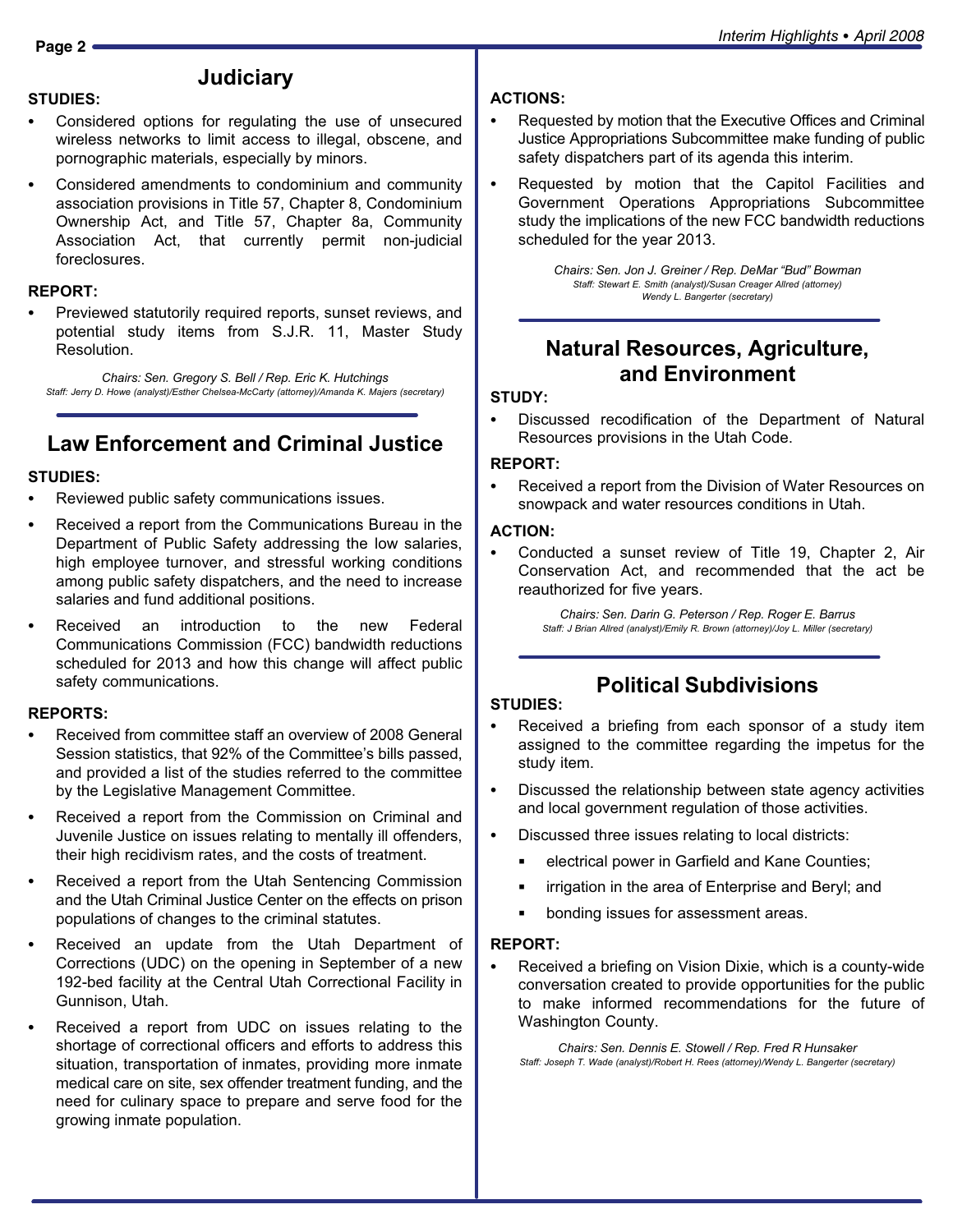#### Public Utilities and Technology

#### STUDY:

 Discussed the need for identifying power generation sources and areas of the state that represent potential energy development zones, which would include all types of economically feasible energy resources. Also discussed the need for creating an executive branch energy zone development task force.

#### REPORTS: -

- Received a memo outlining the uranium mining lawsuit in Southern Utah and Northern Arizona against the U.S. Forest Service for issuing exploratory drilling permits. The committee also received a letter supporting the issuing of the permits by the U.S. Forest Service.
- Received a brief report about the U.S. Bureau of Land Management's (BLM) Utah Rock House Environmental Assessment lawsuit and the subsequent proposal to permit the drilling of natural gas wells. A proposed letter supporting the BLM was also distributed and discussed.
- Received a report on the status of federal lawsuits regarding proposed federal rule making and the Environmental Protection Agency's (EPA) regulation of carbon dioxide. A proposed letter supporting the EPA was also discussed.

Chairs: Sen. Scott K. Jenkins / Rep. Michael E. Noel Staff: Richard C. North (analyst)/Christopher R. Parker (attorney)/Tracey Fredman (secretary)

#### Revenue and Taxation

### STUDIES:<br>-

- Received a staff presentation on Utah's property tax system, including an overview of constitutional requirements, a description of the property tax base and rates, how Utah's property tax system compares with others states, how Utah's -truth in taxation" system operates, and property tax relief programs.
- Reviewed a proposed study outline for the committee's review of the state property tax system.

#### REPORT:<br>-

 Received a staff report on recent trends in the Utah economy and an update on collections for major state tax sources. Combined major revenue sources in the General and Education Funds for the first nine month of this fiscal year are 0.4% higher than the same period last year.

Chairs: Sen. Wayne L. Niederhauser / Rep. John Dougall Staff: Bryant R. Howe, Phillip V. Dean, & Leif G. Elder (analysts)/Rebecca L. Rockwell & Angela D. Oakes (attorneys)/Phalin L. Flowers (secretary)

#### STUDIES: -

Transportation

• Discussed H.B. 147, 2008 General Session, "Restrictions and Regulation of Automotive Collection Activities."

driver license and driving privilege card programs.

 Reviewed the federal REAL ID Act of 2005 and the Western Hemisphere Travel Initiative and their impact on Utah's

### REPORT: -

Received an update on the Centennial Highway Fund.

Chairs: Sen. Carlene Walker / Rep. Todd Kiser Staff: Leif G. Elder (analyst)/Shannon C. Halverson (attorney) Tracey Fredman (secretary)

#### Workforce Services & Community and Economic Development

#### STUDY:<br>--

 Discussed issues the Department of Workforce Services, the Department of Community and Culture, the Governor's Office of Economic Development, and committee members have recommended for committee study during the 2008 interim.

#### REPORT: -

 Received a report from the Department of Workforce Services (DWS) regarding identity thefts committed by a former DWS employee, and steps taken by the department to prevent future identity thefts.

#### ACTION:

 Directed staff to open a bill file reintroducing legislation on an inventory of state−owned art.

Chairs: Sen. Mark B. Madsen / Rep. Steven R. Mascaro Staff: Arthur L. Hunsaker (analyst)/James L. Wilson (attorney)/Glenda S. Whitney (secretary)

#### Legislative Management **Committee**

(March 26, 2008)

#### REPORT: -

 Received a statistical report on the 2008 General Session from the Director of the Office of Legislative Research and General Counsel.

#### ACTIONS: -

- Approved specified changes in Legislative Management Committee (LMC) policies as recommended by the Legislative General Counsel.
- Approved the request from the Education Interim Committee, and the Public Education and the Higher Education Appropriations Subcommittees, to hold a joint meeting in Cedar City with the Board of Education and the State Board of Regents. Also authorized the newly created Higher Education and Applied Technology Governance Committee to attend the meeting if it wishes.
- Made assignments to the following interim committees and authorized them to meet up to five additional times:
	- Education − to study the issues of performance, differentiated, and merit pay for teachers.
	- Revenue and Taxation − to study the issues related to property tax.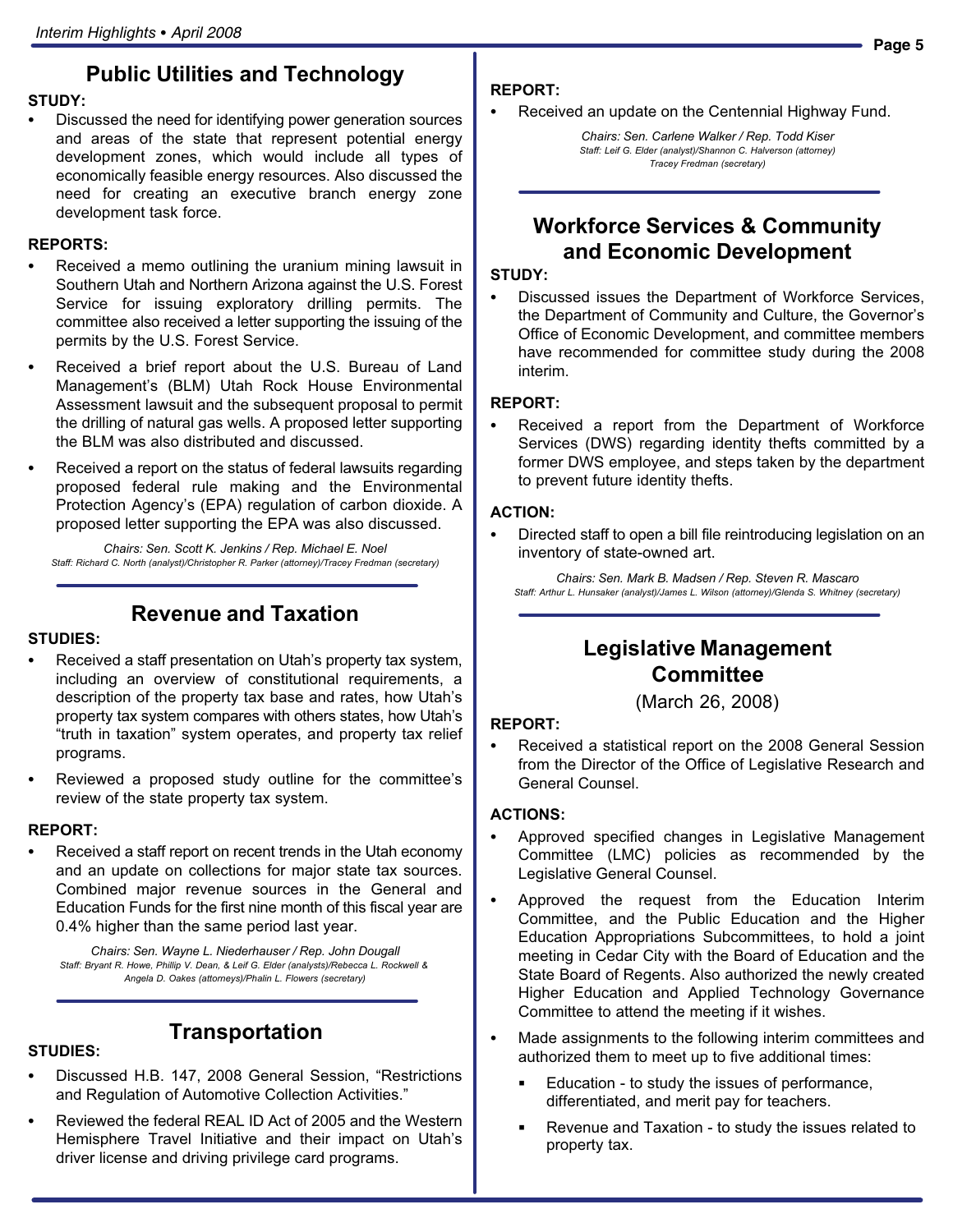#### **LEGISLATIVE MANAGEMENT COMMITTEE**

- Created two new interim committees:
	- Immigration Interim Committee; and Higher Education and Applied Technology Governance Committee
	- Each of the new committees will have 11 members. The Speaker will appoint seven members to each committee, including two from the minority party. The President will appoint four members to each committee, including one from the minority party. The committees are authorized to meet up to eight times and expires December 31, 2008.
- Approved the Master Study Resolution assignments to committees.
- Assigned sunset and repeal studies to interim committees.

Chairs: Sen. John L. Valentine / Rep. Greg J. Curtis Staff: Michael E. Christensen (Director)/M. Gay Taylor (General Counsel)/ Beverlee LeCheminant (Administrative Assistant)

#### Dates for 2008 interim committee meetings:

| April 16     | (Executive Appropriations Committee (EAC) meets Tuesday the 15th) |  |  |
|--------------|-------------------------------------------------------------------|--|--|
| May 21       | (EAC and LMC meet Tuesday the 20th)                               |  |  |
| June 18      | (EAC meets Tuesday the 17th)                                      |  |  |
| July         | No meetings in July                                               |  |  |
| August 20    | (EAC and LMC meet Tuesday the 19th)                               |  |  |
| September 17 | (EAC meets Tuesday the 16th)                                      |  |  |
| October 15   | (EAC and LMC meet Tuesday the 14th)                               |  |  |
| November 19  | (EAC meets Tuesday the 18th)                                      |  |  |

*Editors: Susan Creager Allred & Stewart E. Smith Office of Legislative Research and General Counsel*

For more information about legislative activities, visit the Utah State Legislature's website at:  $www.lc.uatu.gov$ 

**RETURN SERVICE REQUESTED**

**Office of Legislative Research and General Counsel**  ${\rm H}$ ouse Building, S $\rm _{1}$ uite W210  $\bullet$  Salt Lake City, UT  $\bullet$  84114 7801-855 (108)